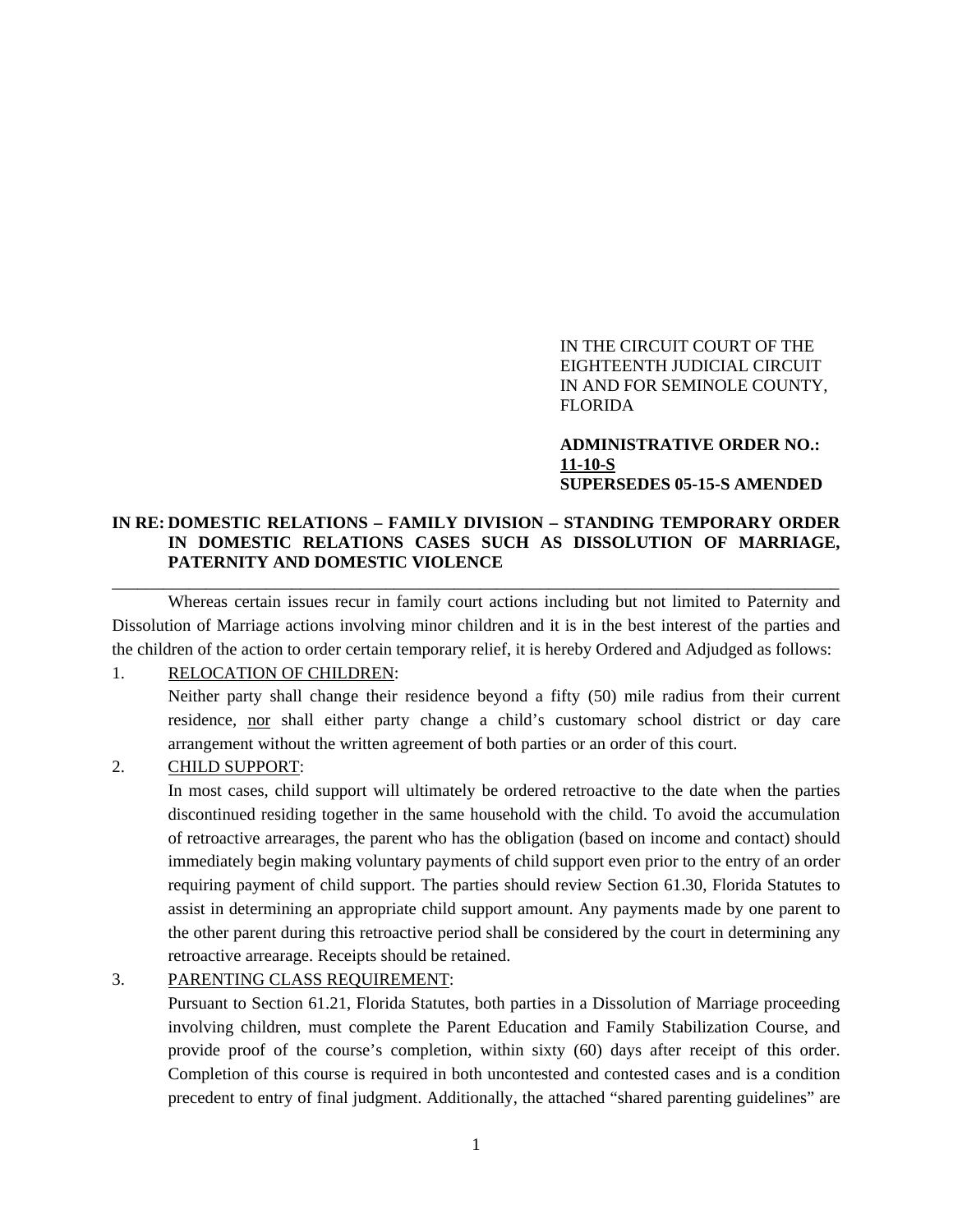provided to assist both parties with better understanding their parental responsibilities throughout the duration of a dissolution case. While these guidelines are not specifically ordered by the court at this time, compliance or noncompliance with them shall be considered by the court in future child related matters.

### 4. NON-DISPARAGEMENT:

Neither party shall disparage the other party to, or in the presence of, the minor child(ren), nor permit any third person to do so.

# 5. NO HARASSMENT:

Both parties are enjoined from harassing the other party, whether by telephone or in person, or otherwise, at home or the other parties' place of employment or any other place the other party may be found.

# 6. MUTUAL RESTRAINING ORDER:

Unwanted physical contact between a husband and a wife may be a crime and will be vigorously prosecuted. Failure to obey this order may result in the issuance of a restraining order or contempt proceedings. Contempt of court is punishable by a jail sentence.

# 7. PROPERTY:

Property generally includes all assets acquired during the marriage, individually or jointly, such as gifts to each other during marriage; all vested and non-vested benefits, rights and funds accrued during marriage in retirement, pension, profit sharing, annuities, deferred compensation, insurance plans and programs; land, houses, buildings, furniture, TVs, VCRs, appliances, household furnishings, motor vehicles, funds, money market accounts, IRAs, 401-Ks and other accumulations. Neither party shall sell, donate, pledge, conceal, damage, encumber, or otherwise dispose of any marital or non-marital property without the prior written consent of the other party or court order. These restrictions exclude cash, checking accounts or other sources of funds customarily used to pay ongoing living expenses of the parties or marital debt or other recurring marital obligations of the parties, limited to the amounts actually required to pay those recurring obligations. Both parties shall be held accountable for all money or property possessed during the marriage and after separation.

## 8. INSURANCE POLICIES:

Any insurance policies, including but not limited to health, auto, life, homeowners, disability, etc., in effect at the time of the filing of the Petition for Dissolution of Marriage shall not be cancelled, allowed to lapse, concealed, modified, borrowed against, pledged or otherwise encumbered by either of the parties, or at the direction of either party, unless there is written consent by both parties or a court order. Both parties shall continue to pay premiums in a timely manner unless there is a written consent by both parties or a court order.

## 9. PERSONAL AND BUSINESS RECORDS:

Neither party may, directly or indirectly, conceal from the other, or destroy, any family records, business records, income records, debt records, or records of any other obligations.

# 10. ADDITIONAL DEBT:

Both parties are prohibited from incurring any additional debt which would operate to bind the other party or mutual property. This prohibition specifically includes, but is not limited to, the use of joint credit cards, which shall be used exclusively for the necessities of life and only as a means of last resort. Any party using a joint credit card must be prepared to justify any charges as reasonable for necessities.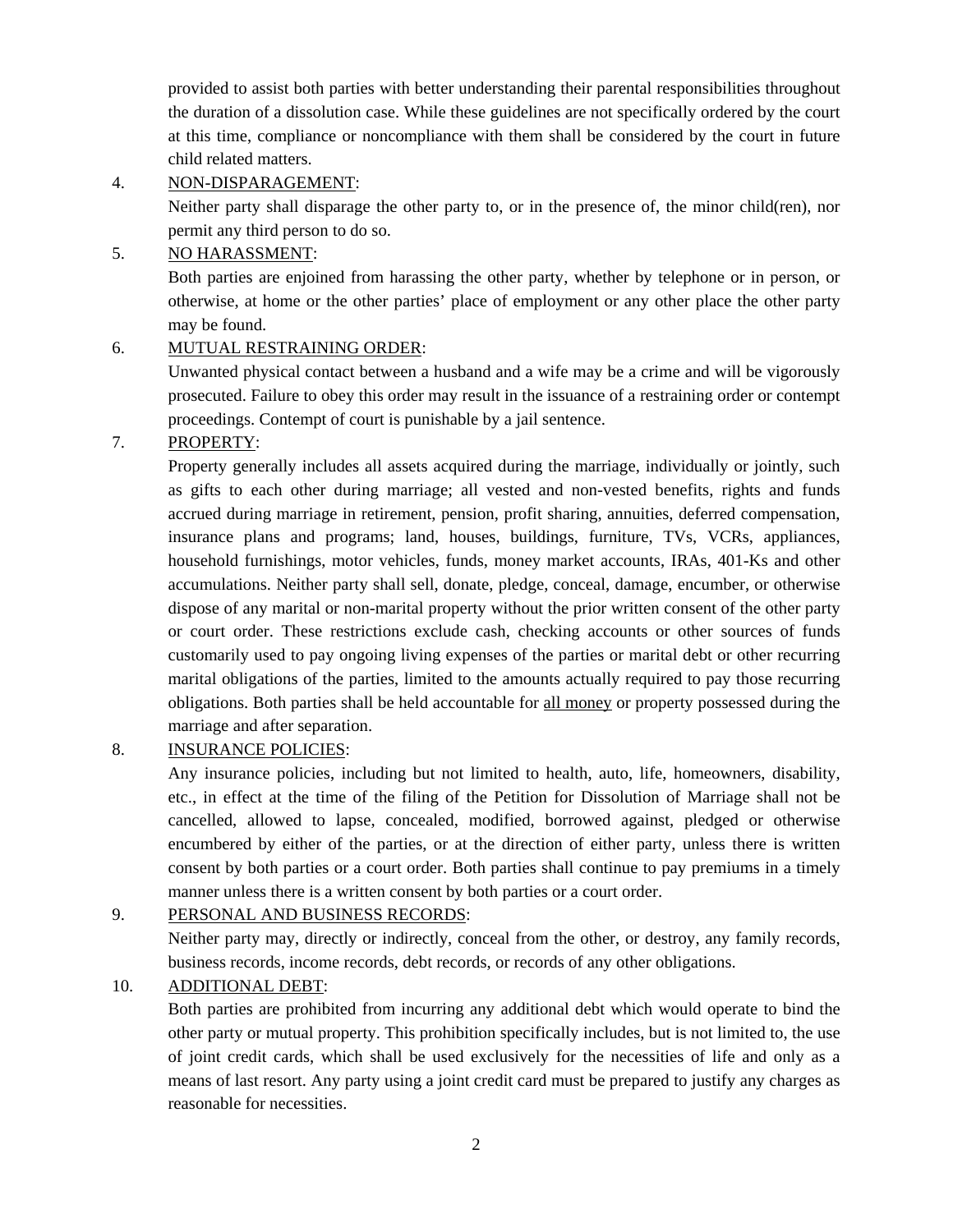## 11. APPLICATION AND TERM OF THIS ORDER:

The Clerk of Court shall provide a copy of this order to the Petitioner or Petitioner's counsel when the Petition for Dissolution of Marriage or Paternity Complaint is filed. The Petitioner shall attach and serve a copy of this order to the process to be served on the Respondent along with the Petition for Dissolution of Marriage. This order shall become binding on the Petitioner upon the filing of this action and binding on the Respondent upon service of this order. This order shall remain in full force and effect until the entry of a final judgment, a dismissal of this cause, or until the entry of a subsequent temporary order, whichever shall occur first.

DONE AND ORDERED this 17th day of March, 2011.

J. PRESTON SILVERNAIL J. PRESTON SILVERNAIL CHIEF JUDGE

Distribution:

All Circuit and County Judges (Seminole County) Court Administration (Brevard and Seminole Counties) Clerk of Court (Seminole County) Public Defender (Seminole County) State Attorney (Seminole County) Sheriff (Seminole County) Bar Association (Seminole County) Law Library (Seminole County)